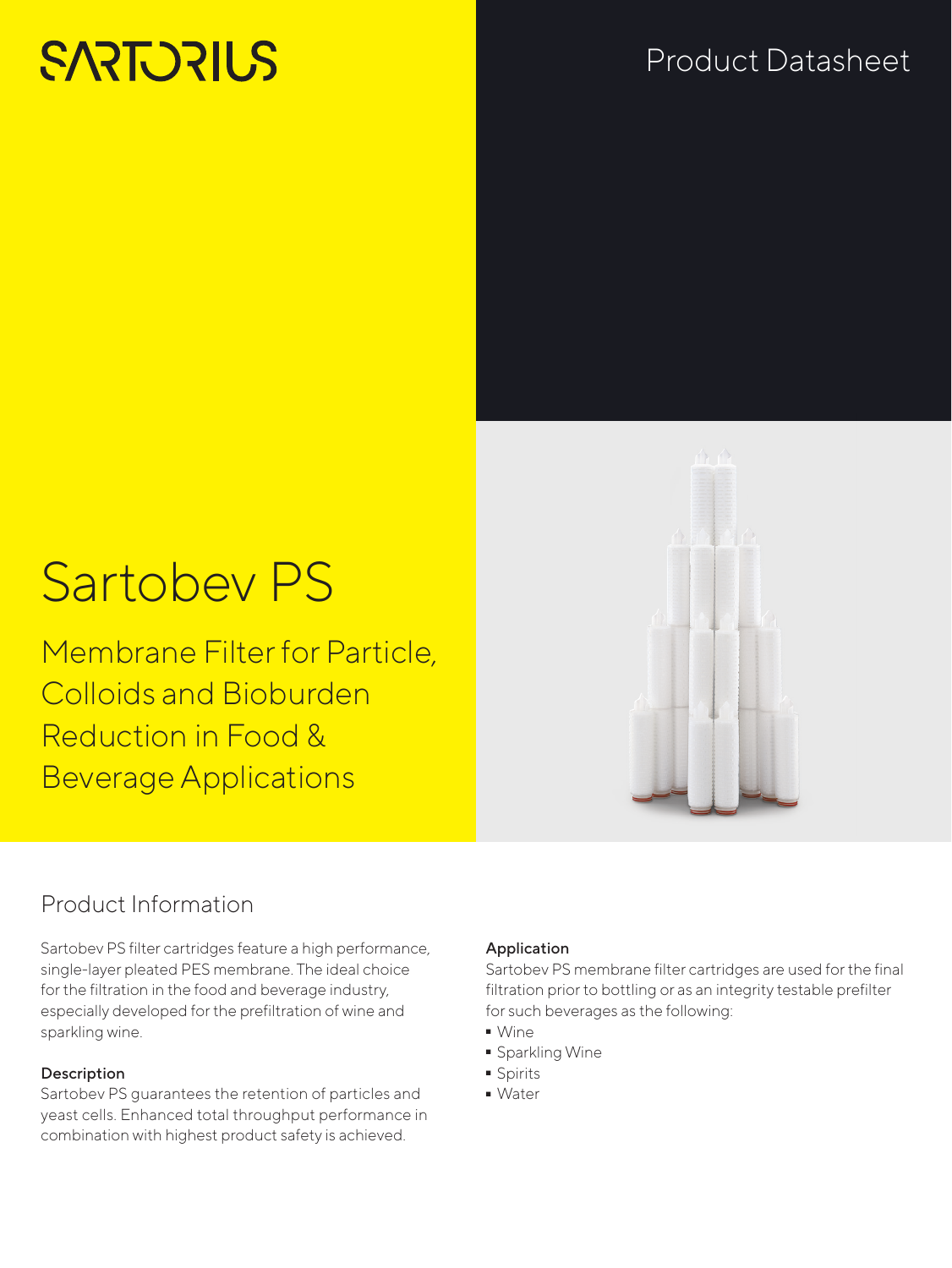## Product Performance

Sartobev PS filter cartridges incorporate a PES membrane. This new polyethersulfone membrane has been developed to meet the demanding process requirements in terms of pressure pulsation and sterilization cycles in the food and beverage industry. Sartobev PS achieves maximum total throughput to minimize filtration costs. The membrane is chemically resistant within the pH-range of 1 – 14. Caustic soda and acids can be used for a chemical regeneration.

### Integrity-testable and Quality

The integrity of Sartobev PS membrane filter cartridges can be easily checked by performing an integrity test before and after filtration to guarantee the highest biological safety. This membrane filter is designed and manufactured according to an ISO 9001 certified quality management system. All the raw materials used to produce the Sartobev PS cartridge comply with the European Union Regulation (EC) No. 1935/2004 as well as the Regulation (EU) No. 10/2011 concerning plastic materials and articles intended to come into contact with foodstuffs.

These guidelines for plastics allow the use in food and beverage applications.

All materials used meet the requirements of the FDA.

# Technical Data

#### Material

| .                                            |                           |
|----------------------------------------------|---------------------------|
| Filter medium                                | Single-layer PES membrane |
| Protective non-woven<br>drainage layers      | Polypropylene             |
| Core   outer support  <br>end caps   adapter | Polypropylene             |
| O-rings                                      | Silicone                  |

#### Pore Size

0.65 μm 1.0 μm

#### Filtration area

0.8 m<sup>2</sup> per 10" element

## Available Sizes |Filtration Area

| Size 2 | 20″ | $1.60 \text{ m}^2$ |
|--------|-----|--------------------|
| Size 3 | 30″ | $2.40 \text{ m}^2$ |
| Size 4 | 40" | $3.20 \text{ m}^2$ |

Available Adapters

25, 28

#### Operating Parameters

| Maximum differential pressure | 5 bar   73 psi at $20^{\circ}$ C<br>$2 \text{ bar}$   29 psi at 80 $^{\circ}$ C<br>0.5 bar   7psi at 121°C |  |
|-------------------------------|------------------------------------------------------------------------------------------------------------|--|
| Maximum back pressure         | 2 bar   29 psi at $20^{\circ}$ C                                                                           |  |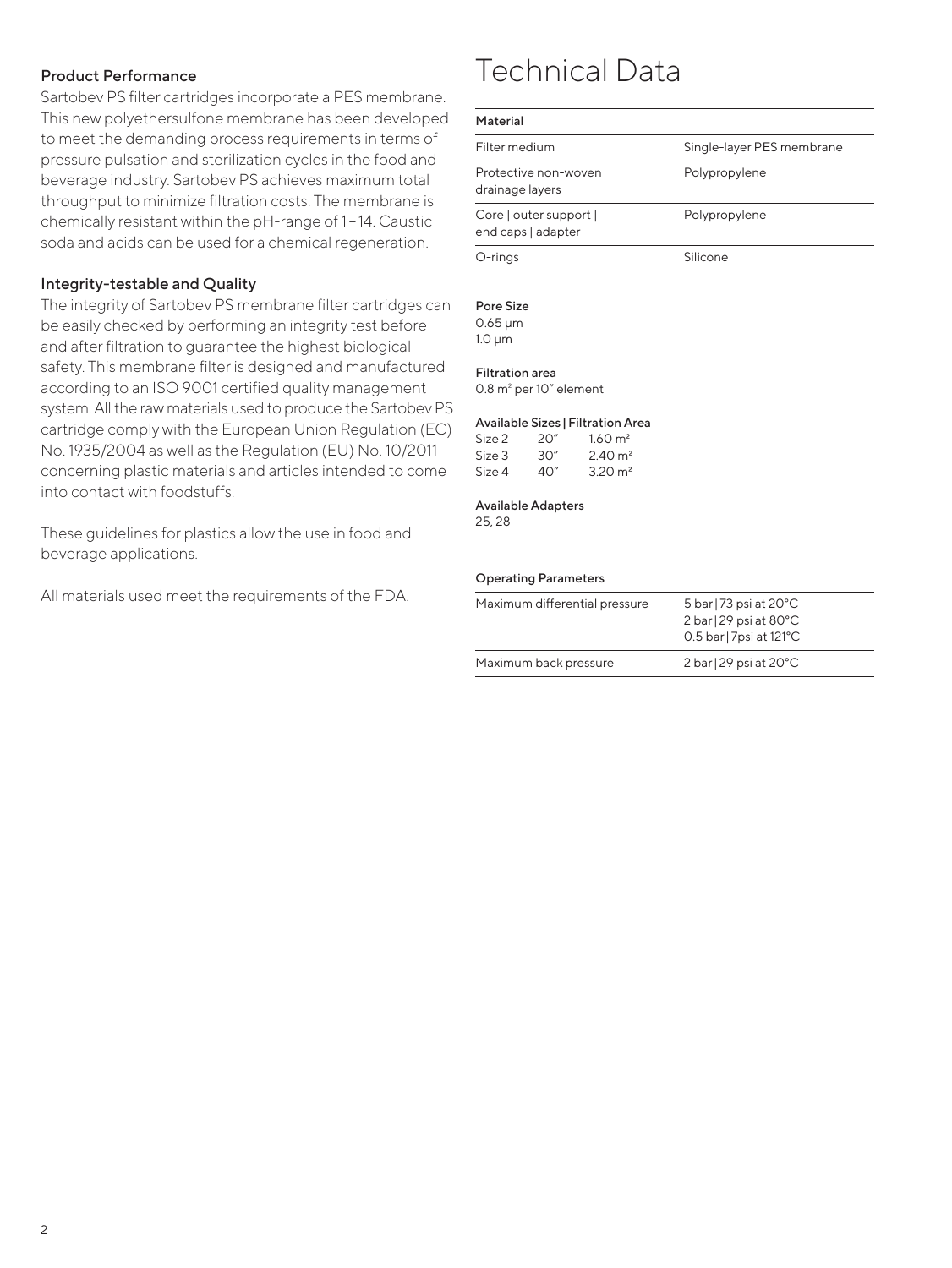# Ordering Information

#### Cartridges



#### Technical Specifications Recommended flow rate for 30" cartridge Wine: 15 to 20 hl/h Water: 3m<sup>3</sup>/h Sterilization Hot water (85-95°C)  $(110°C)$

|                                  | or Steam $(HU^{\circ}U)$ ,<br>at least 100 cycles     |
|----------------------------------|-------------------------------------------------------|
| Microbiological<br>recovery rate | Saccharomcyes<br>cerevisiae > $10^7$ /cm <sup>2</sup> |
| pH stability                     | pH 1-14                                               |

### Integrity Test Data

| Test pressure                | 0.8 <sub>bar</sub> |
|------------------------------|--------------------|
| Max. diffusion (10" element) | 8 ml               |
| Test time                    | 10 minutes         |
| Bubble point                 | $> 0.8$ bar        |

# Flow rate for water

Sartobev PS height 10"